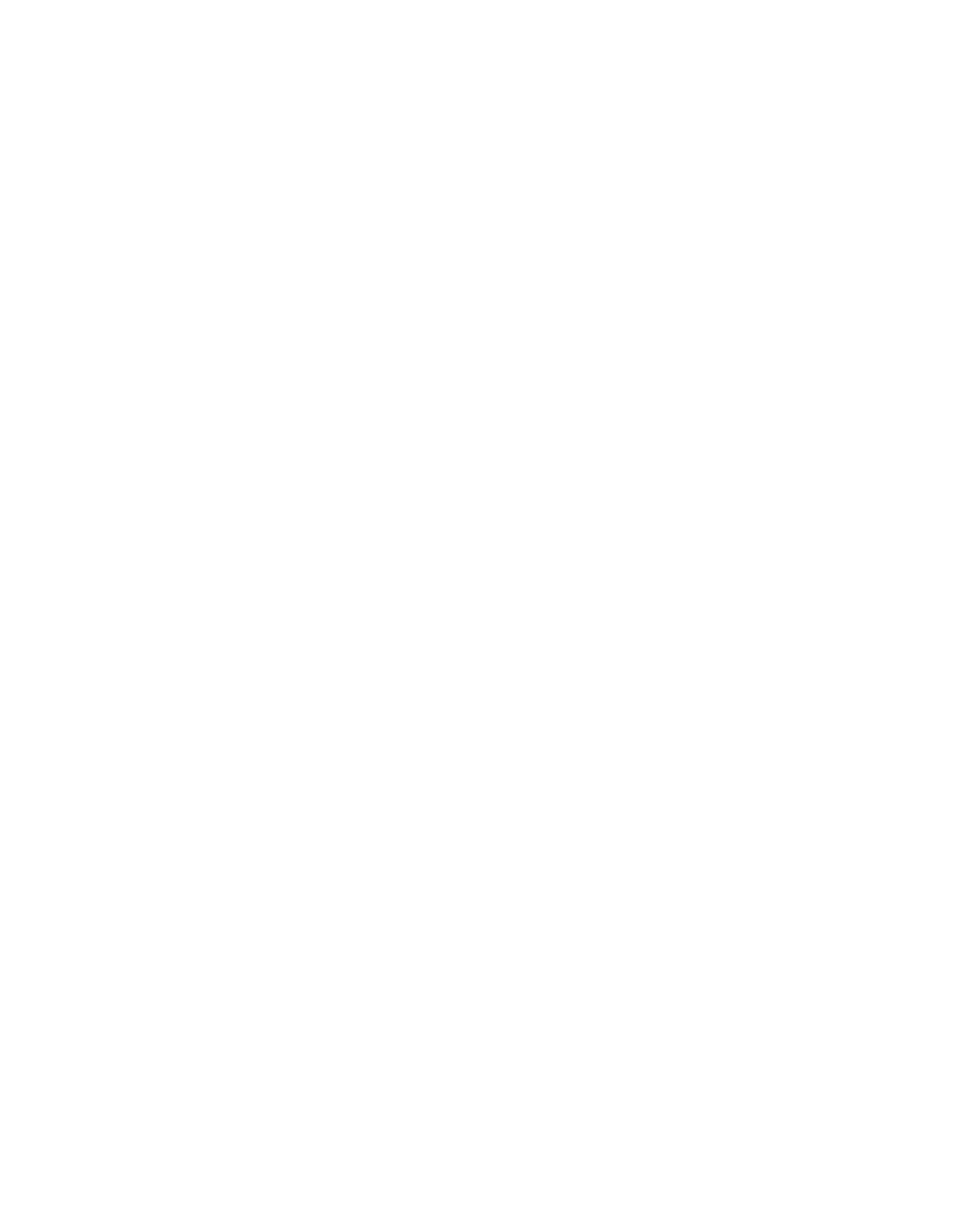### **BURKE, Justice.**

[¶1] Appellant, Manuel Masias, was charged with one count of first degree sexual assault and three counts of battery. The jury found Appellant guilty of first degree sexual assault and one count of battery.<sup>1</sup> He challenges only the conviction of first degree sexual assault, asserting that the State did not present sufficient evidence to prove all of the elements of the crime. He also claims the district court erred in its response to a jury question. We affirm.

#### *ISSUES*

[¶2] Appellant presents the following issues:

- 1. Was there insufficient evidence of the elements of "submission" and the "actual application of physical force and/or forcible confinement<sup>77</sup> to support the jury's conviction for first degree sexual assault?
- 2. Did the district court commit plain error in its response to the jury's note?

## *FACTS*

[¶3] Appellant and the victim, K.C., began a dating relationship in July of 2006. The relationship progressed and by October of 2007 they were living together. According to K.C., it was during this time frame that Appellant became abusive. K.C. testified that Appellant was jealous, possessive, and controlling. He listened in on phone conversations and limited the amount of time K.C. spent with her family. K.C. testified to several incidents of physical abuse that occurred in late October.

[¶4] The incident that led to the sexual assault charge occurred on October 29, 2007. That evening, K.C. testified, she and Appellant had been drinking and arguing. K.C. went to bed. Appellant came into the bedroom and started "harassing" her over "wanting to have sex." When she refused, Appellant accused her of having an affair. He then got into the bed, forced her legs apart, and shoved his fist in her vagina. K.C. tried to resist, but Appellant"s "force" held her down, and she was unable to get away. K.C. got out of bed after the assault and discovered she was bleeding. K.C. cleaned herself up and returned to bed, but remained fearful that Appellant would assault her again.

<sup>&</sup>lt;sup>1</sup> During trial, the State voluntarily withdrew one of the battery charges and Appellant was found not guilty on the remaining charge.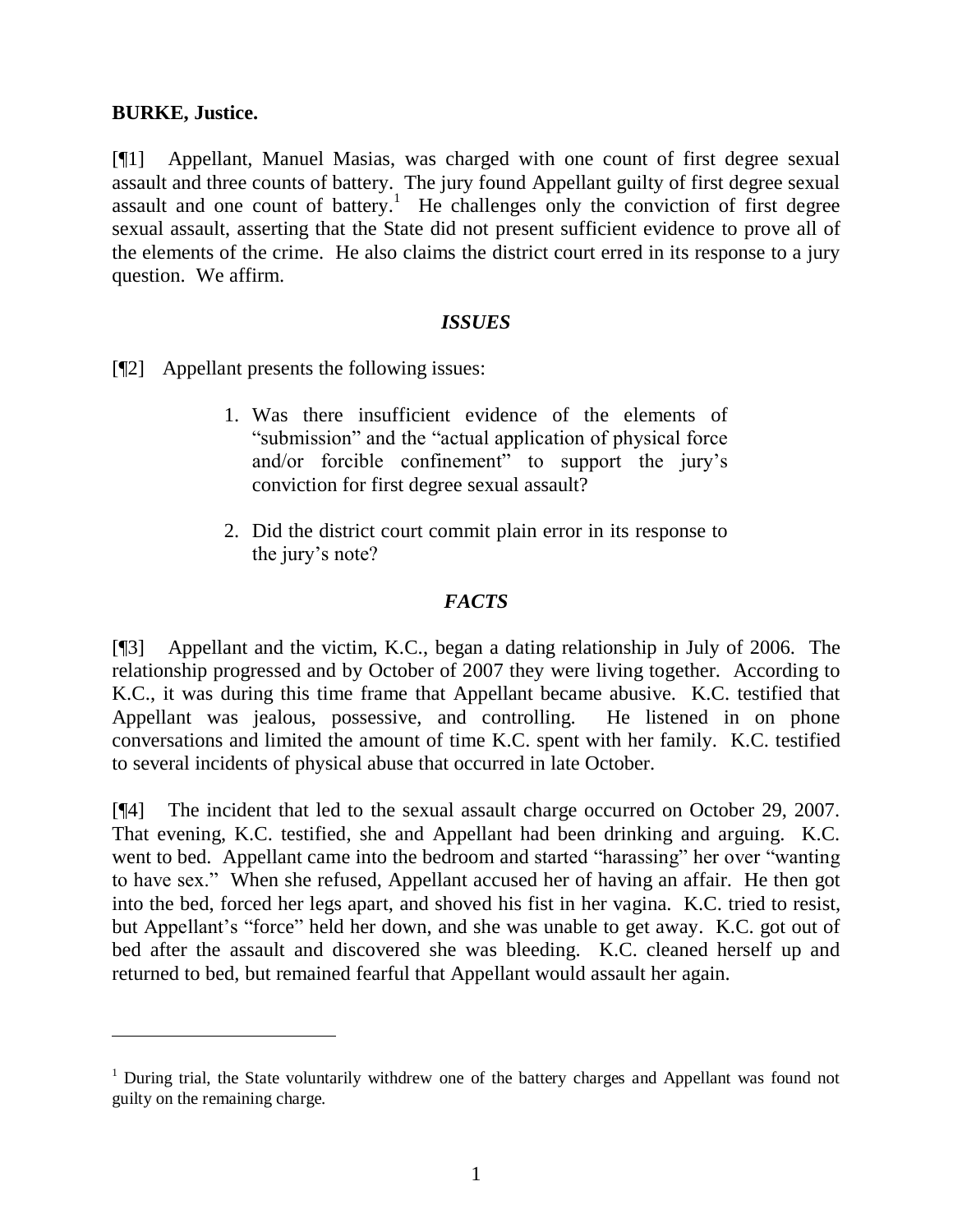[¶5] The next day, Appellant stayed home. He was apologetic for his behavior, but K.C. testified that she feared that he would hurt her again. On October 31st, after Appellant went to work, K.C. reported the incident to a neighbor. The neighbor contacted law enforcement and K.C. was transported to the hospital. A sexual assault nurse (SANE nurse) noted bruises on K.C.'s chest and arms. She observed that K.C. had two serious lacerations to her vaginal area. According to the nurse, the injuries were caused by blunt force trauma.

[¶6] Appellant was subsequently arrested and charged with one count of first degree sexual assault, in violation of Wyo. Stat. Ann. § 6-2-302(a)(i) (LexisNexis 2007) and three counts of battery, in violation of Wyo. Stat. Ann.  $\S 6$ -2-501(b).<sup>2</sup> Appellant testified that the sexual contact was consensual. According to Appellant, when the two went to bed the night of October 29th, K.C. told him that she "want[ed] to make love" and asked if he "could give her some foreplay." Appellant said they engaged in foreplay which included Appellant inserting his finger into K.C."s vagina. At that point, Appellant claims that K.C., who had a history of seizures, started having convulsions. Appellant testified that he removed his hand when he realized K.C. was seizing and held her down for three to four minutes until the seizure stopped.

[¶7] The jury found Appellant guilty of first degree sexual assault and one count of battery. Appellant was sentenced to a term of incarceration of six to ten years for the sexual assault, and a concurrent term of six months for the battery. He filed a timely appeal of the first degree sexual assault conviction.

## *DISCUSSION*

#### *Sufficiency of the Evidence*

 $\overline{a}$ 

[¶8] When an appellant presents a claim of insufficient evidence we apply the

<sup>2</sup> Wyo. Stat. Ann. § 6-2-302(a)(i) provides:

(a) Any actor who inflicts sexual intrusion on a victim commits a sexual assault in the first degree if:

(i) The actor causes submission of the victim through the actual application, reasonably calculated to cause submission of the victim, of physical force or forcible confinement.

Wyo. Stat. Ann. § 6-2-501(b) provides:

(b) A person is guilty of battery if he unlawfully touches another in a rude, insolent or angry manner or intentionally, knowingly or recklessly causes bodily injury to another.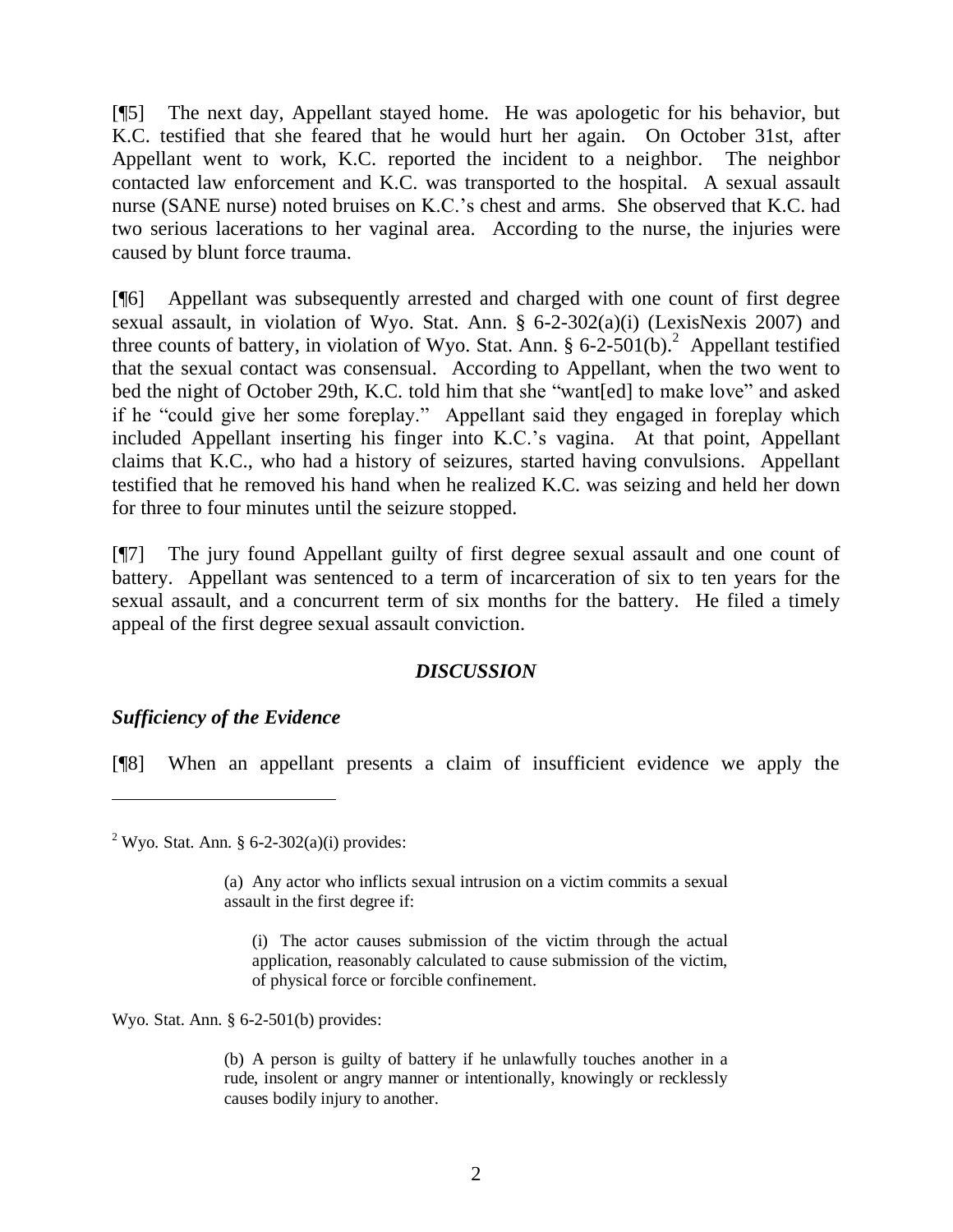following standard of review:

When reviewing a sufficiency of the evidence claim in a criminal case, we must determine whether a rational trier of fact could find the essential elements of the crime were proven beyond a reasonable doubt. We do not consider conflicting evidence presented by the unsuccessful party, and afford every favorable inference which may be reasonably and fairly drawn from the successful party's evidence. We have consistently held that it is the jury's responsibility to resolve conflicts in the evidence. We will not substitute our judgment for that of the jury, … our only duty is to determine whether a quorum of reasonable and rational individuals would, or even could, have come to the same result as the jury actually did.

*Lewis v. State*, 2006 WY 81, ¶ 7, 137 P.3d 909, 911 (Wyo. 2006) (internal citations and quotations marks omitted).

[¶9] Appellant asserts that the State did not present sufficient evidence of each element of first degree sexual assault. Specifically, he contends a jury could not find that he caused "submission" of K.C., or that he caused submission by both "physical force" and "forcible confinement." To facilitate the discussion, we repeat the elements of first degree sexual assault:

> (a) Any actor who inflicts sexual intrusion on a victim commits a sexual assault in the first degree if:

(i) The actor causes submission of the victim through the actual application, reasonably calculated to cause submission of the victim, of physical force or forcible confinement.

Wyo. Stat. Ann. § 6-2-302(a)(i). At the conclusion of the trial, the jury received the following instruction with respect to the first degree sexual assault charge:

> The elements of the crime of Sexual Assault in the First Degree, as charged in this case under Count I are:

- 1. On or about the  $29<sup>th</sup>$  day of October, 2007;
- 2. In Laramie County, Wyoming;
- 3. The Defendant, MANUEL MASIAS;
- 4. Inflicted sexual intrusion on [K.C.]; and
- 5. The Defendant caused submission of [K.C.];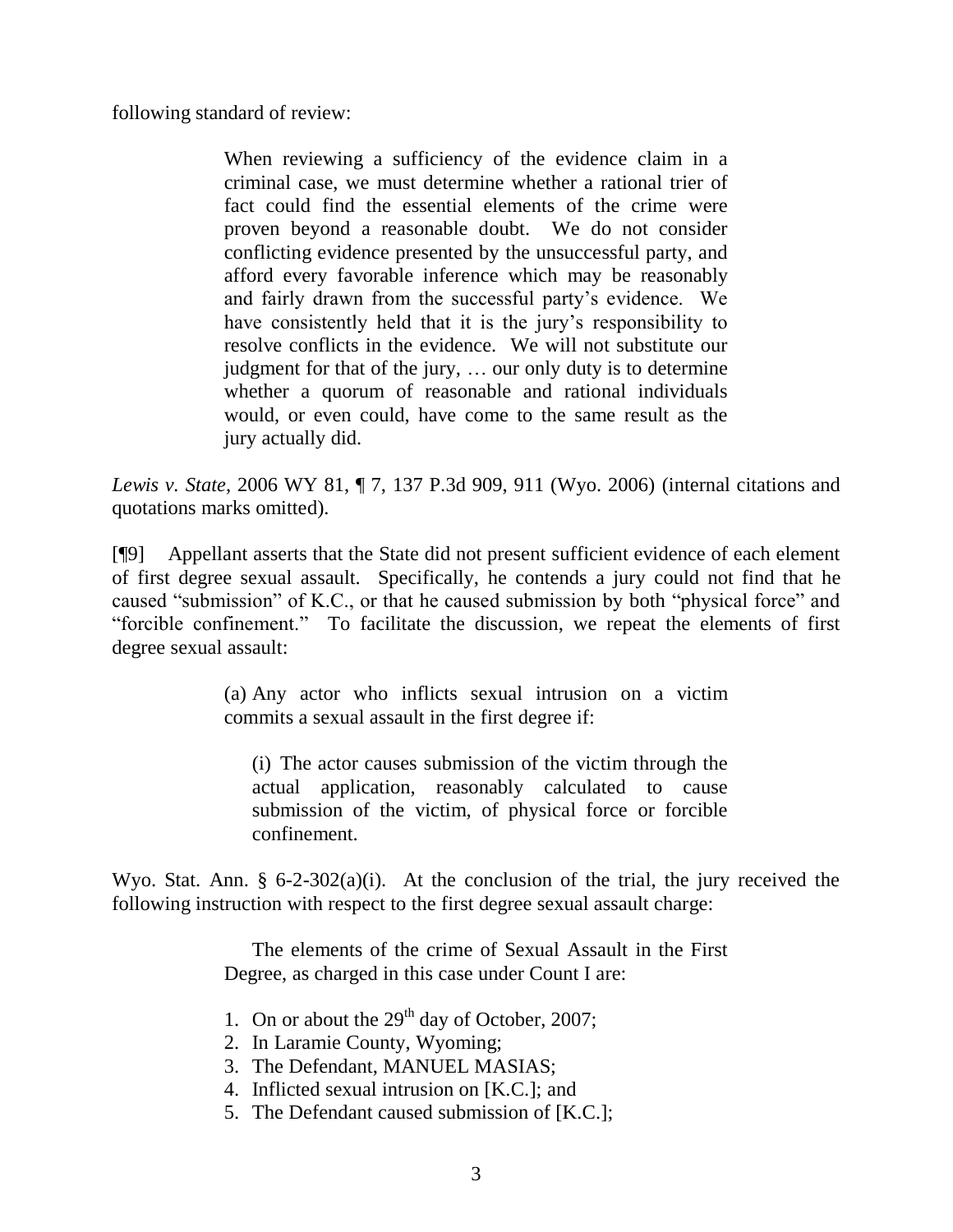- 6. Through the actual application of physical force and/or forcible confinement;
- 7. Which the Defendant reasonably calculated would cause submission of [K.C.].

If you find from your consideration of all the evidence that each of these elements has been proven beyond a reasonable doubt, then you should find the Defendant guilty.

If, on the other hand, you find from your consideration of all the evidence that any of these elements has not been proven beyond a reasonable doubt, then you should find the Defendant not guilty.

[¶10] Part 6 of the instruction was presented to the jury with the alternatives "physical force and/or forcible confinement." Because the instruction provides alternative bases for conviction and a general verdict form was used, we must determine if there was sufficient evidence to support a finding that Appellant caused submission of K.C. through application of physical force *and* through application of forcible confinement. *Lewis*, ¶ 10, 137 P.3d at 912. "The verdict must be set aside in cases where the verdict is supportable on one ground, but not on another, and it is impossible to tell which ground the jury selected." *Bush v. State*, 908 P.2d 963, 966 (Wyo. 1995) (internal quotation marks omitted); *Tanner v. State*, 2002 WY 170, ¶ 8, 57 P.3d 1242, 1244 (Wyo. 2002). The State maintains there was sufficient evidence of both "physical force" and "forcible confinement" to support the guilty verdict.

[¶11] Viewing the facts in the light most favorable to the State, the evidence reflected that, after a night of drinking and fighting, Appellant asked K.C. for sex and she refused. Appellant then got into bed, forced K.C.'s legs apart, and jammed his fist into K.C.'s vagina. K.C. tried to fight off Appellant but he held her down with "his force," and she was unable to escape. She did not report the incident the next day because Appellant stayed home and she was fearful of his reaction. On the following day, after Appellant left for work, K.C. reported the incident to a neighbor and law enforcement was contacted. K.C. was taken to the hospital for a medical exam, where the SANE nurse documented two serious injuries to her vaginal area.

[¶12] K.C. testified about the incident as follows:

[Prosecutor]: Okay. So as you were lying there then tell me exactly in detail what happened.

[K.C.]: Um, I was laying on my back in the bed. And he was angry with me because I wouldn"t have sex with him. I wasn't in the mood. So then he started accusing me of having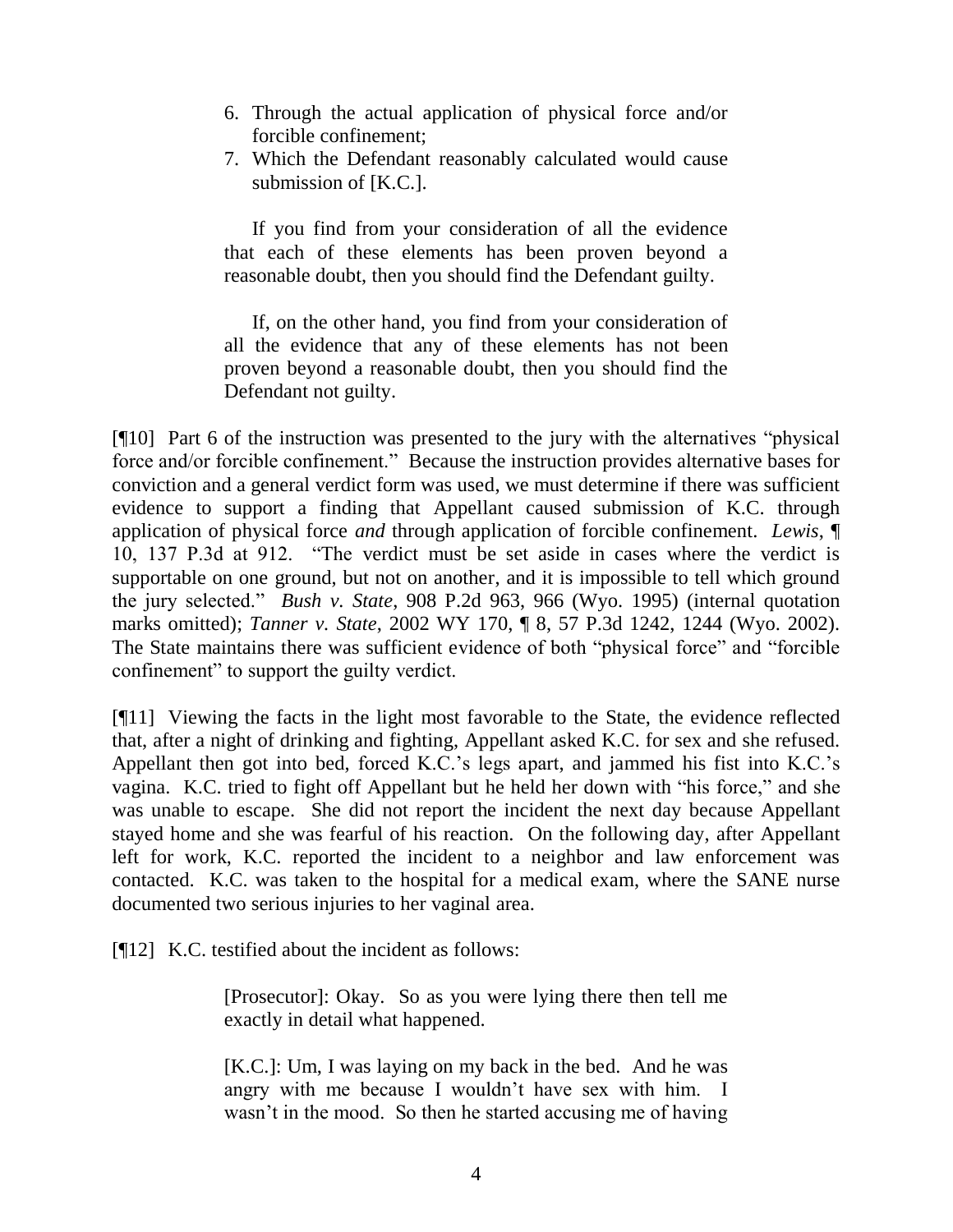an affair and that I was seeing somebody else, all of this which was not true. And he stuck his hand up me, inside of me, hurt me; I mean, he hurt me.

[Q]: Did he hold you down in any way?

[A]: Well, he's bigger than I am. I didn't really have much of a choice. He didn"t hold me down, no. He just—his force held me down.

…

[Q]: And when this happened did you resist him in any way or try to fight [Appellant]?

[A]: Yes.

[Q]: And were you able—you weren"t able to fight him off?

[A]: No.

…

[Q]: And so your legs were together as you were lying on the bed with [Appellant]. So he had to force your legs apart to get his hands into your private area?

[A]: Yes.

[Q]: You didn't voluntarily open your legs, did you?

[A]: No.

…

[Q]: And after [Appellant] forced your legs apart and he put his hand in your private area, how did you feel immediately? What did you feel?

[A]: It hurt.

[Q]: Had you ever had that kind of hurt before?

[A]: No.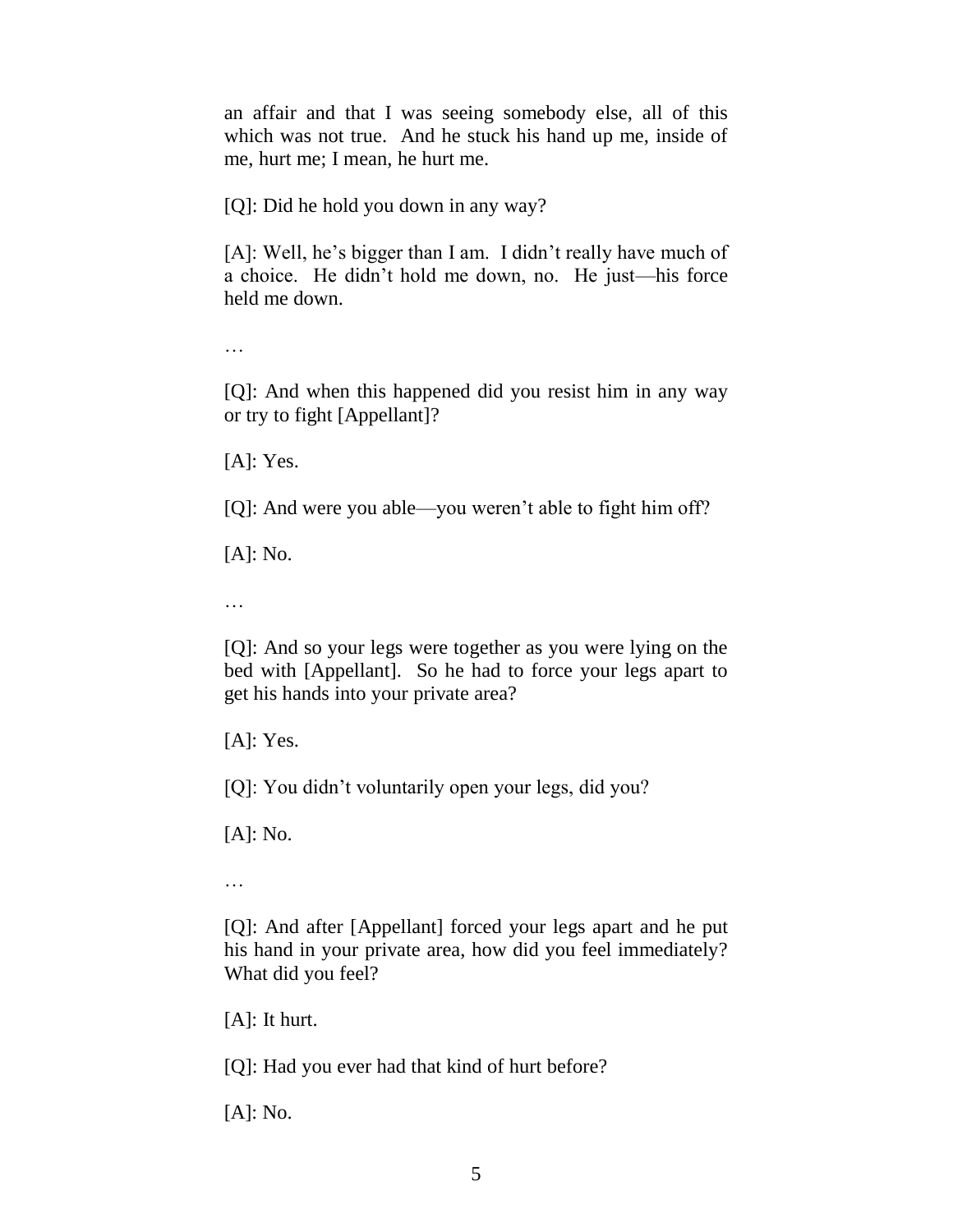[Q]: Would you have ever consented to [Appellant] doing that?

[A]: No.

 $\overline{a}$ 

[¶13] The SANE nurse testified that K.C."s vaginal injuries were caused by blunt force trauma. She also stated that of the approximately 200 exams she had performed during her career, K.C.'s injuries were the most serious she had seen. There is sufficient evidence that Appellant caused the "submission" of K.C. by "physical force."

[¶14] We must also determine if the evidence supports a finding that Appellant "forcibly confined" K.C. Appellant contends that K.C. "was not "forcibly confined" as that term should be reasonably understood." He cites to the definitions of "forcible" and "confinement" in Black"s Law Dictionary for the meaning of the terms. According to that source, "forcible" means "[e]ffected by force or threat of force against opposition or resistance."<sup>3</sup> Black's Law Dictionary 674 (8<sup>th</sup> ed. 2004). "Confinement" is defined as "[t]he act of imprisoning or restraining someone; the state of being imprisoned or restrained." *Id.* at 318. Appellant maintains "[t]here was no testimony to show that [he] held her down, kept her in place, did not permit her to leave the bed, or in any other way "forcibly confined" her." We disagree.

[¶15] K.C. testified that Appellant held her down with "his force," and she tried to get away but could not. The difference in physical size between the two supports K.C."s testimony. Appellant is taller and heavier than K.C., who stands five foot four and weighs a little more than one hundred pounds.<sup>4</sup> K.C. also described the sexual assault to the SANE nurse stating, "I was laying in bed. He wanted sex. I told him no. He got mad and jammed his fist into my vagina, his whole fist inside. He's not a small man."

[¶16] Appellant's testimony also supports a finding that he restrained K.C. that night. He admitted that he "put [his] arm over her chest and one on her leg to hold her down" for three to four minutes. Although Appellant testified that his purpose in holding her down was to prevent her from hurting herself while she was having a seizure, the jury could reasonably determine that his explanation for holding K.C. down was not credible. Under the dictionary definition of "forcible confinement" supplied by Appellant, there is

<sup>&</sup>lt;sup>3</sup> "Force" is defined as "[p]ower, violence, or pressure directed against a person or thing." Black's Law Dictionary 673 ( $8<sup>th</sup>$  ed. 2004).

<sup>&</sup>lt;sup>4</sup> According to Appellant's pre-sentence investigation, he is five foot eight and weighs one hundred eighty-three pounds. Both Appellant and K.C. testified at trial, allowing the jury to determine the size difference between K.C. and Appellant.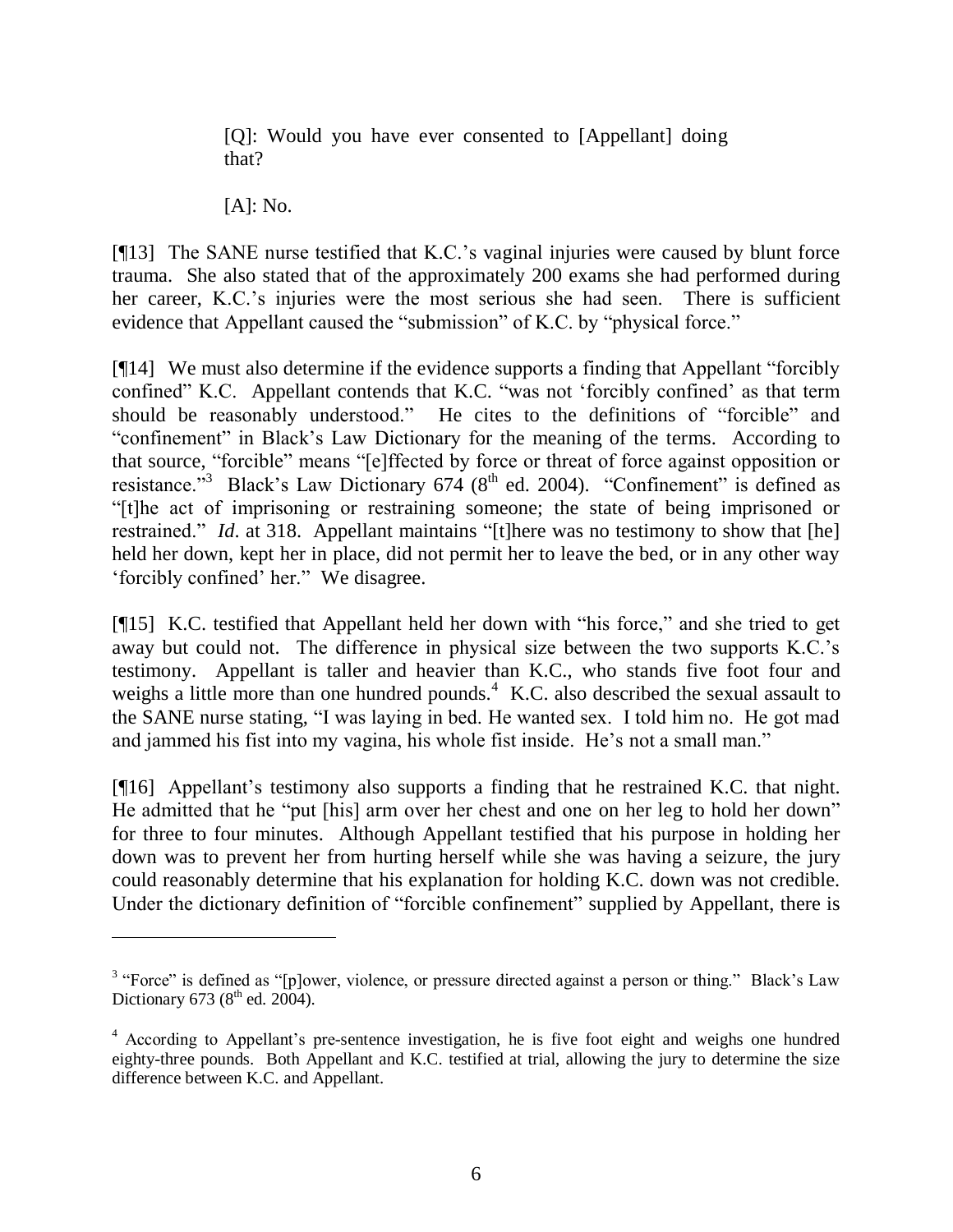sufficient evidence that K.C. was "restrained by force" during the attack.<sup>5</sup>

 $\overline{a}$ 

[¶17] Additionally, we have previously recognized that in determining whether "forcible confinement" was established, a jury may appropriately consider the dynamics of the relationship of the assailant and the victim. In *Lewis*, ¶ 12, 137 P.3d at 912, where the victim was a four-year-old girl and the assailant was her step-father, we found sufficient evidence of "forcible confinement" by considering the discrepancy in size and strength, and the dynamics of the parent-child relationship.

[¶18] The evidence regarding the dynamics of the relationship between Appellant and K.C. reflected prior physical abuse. K.C. once resisted Appellant by slapping him, but testified that she immediately regretted it because she was afraid of his retaliation. She

In order to confine another person in violation of Iowa Code section 710.1 [the kidnapping statute], the confinement must exceed what is inherently incident in the underlying felony. This is called the incidental rule. No minimum period of confinement is required to convict a defendant of kidnapping. The confinement must however be significantly independent of the confinement incident to the commission of the underlying crime. Confinement reaches the level required for section 710.1 if it substantially increases the risk of harm to the victim, significantly lessens the risk of detection, or significantly facilitates escape following the commission of the underlying offense. If the defendant merely seizes the victim during the commission of the crime, this does not rise to the level of confinement required for kidnapping.

The policy behind the incidental rule is that confinement against the victim"s will is often an attendant circumstance in the commission of many of the underlying crimes in section 710.1. We have said the legislature did not intend to afford prosecutors the option of bootstrapping convictions for kidnapping, carrying life sentences, onto charges for crimes for which the legislature provides much less severe penalties.

*State v. Griffin*, 564 N.W.2d 370, 373 (Iowa 1997) (internal citations and punctuation omitted).

In this case, Appellant was not charged with kidnapping and is not subject to any additional statutory penalty if convicted of first degree sexual assault on the basis of "physical force" or "forcible confinement" or both.

 $<sup>5</sup>$  Appellant does not challenge the elements of the jury instruction. He did not request a definition of any</sup> of the terms in the instruction.

The State notes that in the "kidnapping" context, evidence of additional confinement, other than that incidental to the commission of other felonies, is necessary because of the greater penalties provided by the kidnapping statutes: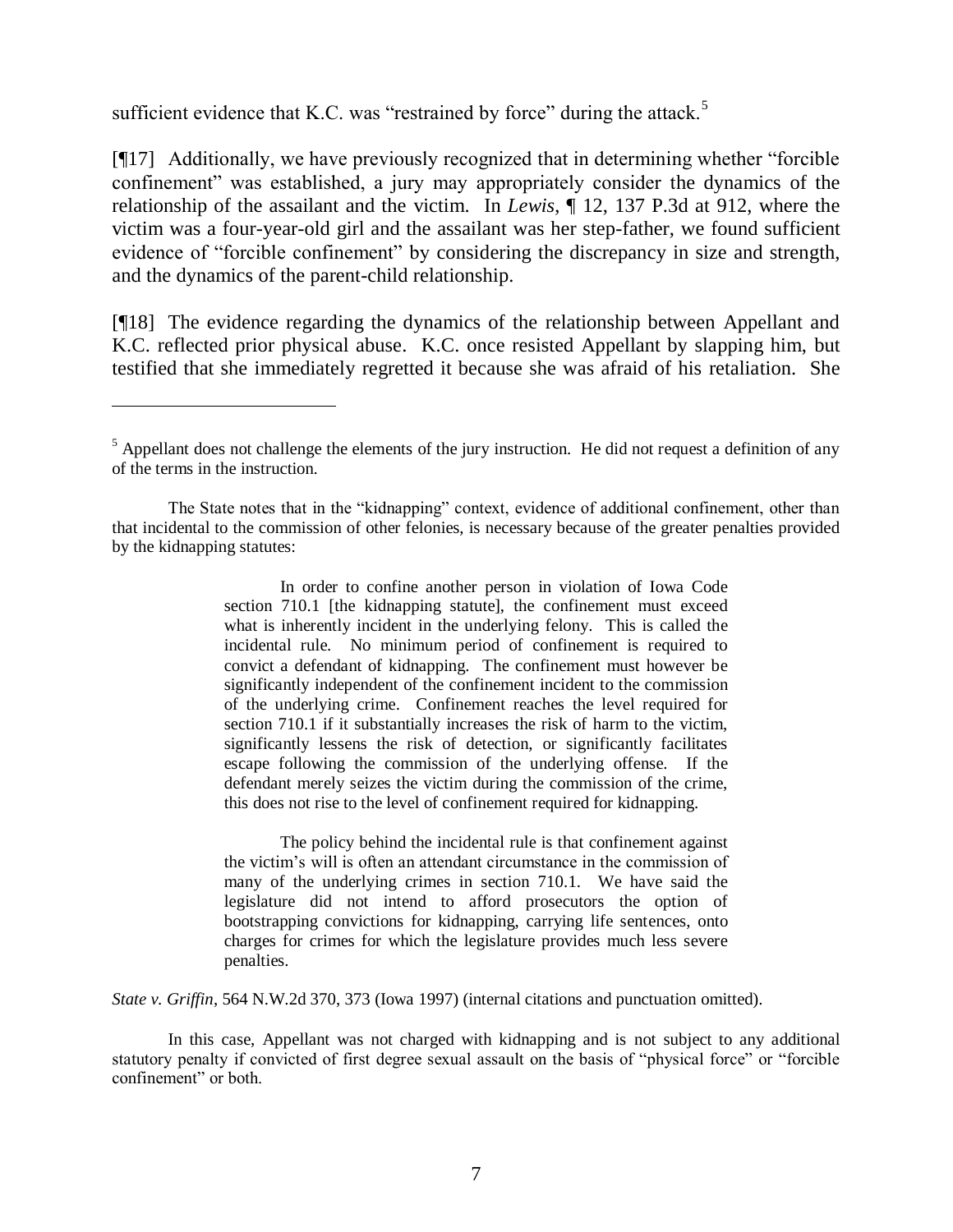also testified that she did not immediately call the police because Appellant was still in the house and she feared his reaction if he found out that she had reported the incident. The jury could reasonably use these facts in determining whether Appellant's actions were likely to restrain K.C. and cause her submission. There is sufficient evidence to support the jury's verdict.

# *Jury Question*

[¶19] Appellant also asserts that the district court erred in its response to a jury question. During deliberations, the jury sent a note which read:

> Are we allowed to have a dictionary to look up the definition of "submission" for # 5 of count 1?

The court conferred with counsel for both sides and all agreed that the jury should not be provided a dictionary. The district court returned the note to the jury with the answer: "No. You must rely on the instructions you have."

[¶20] When no objection to the district court"s response to a jury question is made, we will review for plain error. *Snow v. State*, 2009 WY 117, ¶ 26, 216 P.3d 505, 513 (Wyo. 2009). To establish plain error, the appellant must show 1) the record clearly reflects the incident urged as error; 2) a violation of a clear and unequivocal rule of law; and 3) that he was materially prejudiced by the denial of a substantial right. *Causey v. State*, 2009 WY 111, 18, 215 P.3d 287, 293 (Wyo. 2009). Under the plain error standard of review, we reverse a district court's decision only if it is so plainly erroneous that the judge should have noticed and corrected the mistake even though the parties failed to raise the issue. *Id*., ¶ 19, 215 P.3d at 293.

[¶21] When reviewing jury instructions, we also apply the following principles. "The trial court has the duty to instruct the jury on the general principles applicable in the case and is given wide latitude to do so." *Crabtree v. State*, 2005 WY 62, ¶ 9, 112 P.3d 618, 620 (Wyo. 2005). "The trial court"s ruling on an instruction must be prejudicial to constitute reversible error. Since the function of jury instructions is to give guidance regarding the applicable law, prejudice results when the instructions confused or misled the jury with respect to the proper principles of law." *McGuire v. Solis*, 2005 WY 129, ¶ 23, 120 P.3d 1020, 1026 (Wyo. 2005).

[¶22] The jury"s question and the district court"s response appear in the record satisfying the first prong of plain error review. However, Appellant fails to establish a violation of a clear and unequivocal rule of law. To the contrary, our case law indicates that providing the jury with a dictionary is not appropriate. In *Rocky Mountain Trucking Co. v. Taylor*, 335 P.2d 448, 457 (Wyo. 1959), a bailiff provided a dictionary to the jury. We called it "highly improper," but found the error was harmless because the verdict was supported by sufficient evidence. In *Zanetti Bus Lines, Inc. v. Logan*, 400 P.2d 482